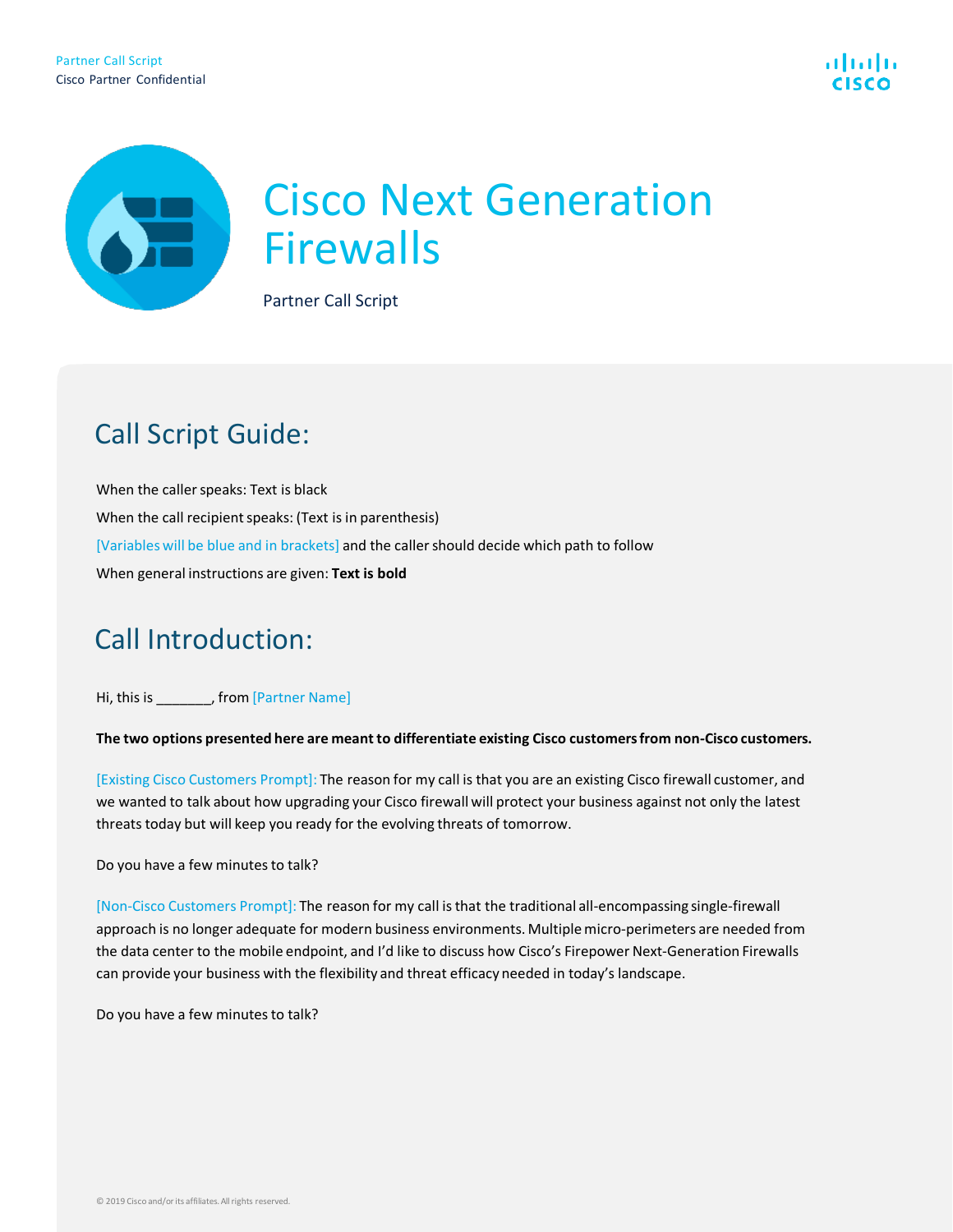#### **Wait for call recipient to respond.**

[NO] (The call recipient responds negatively) Is there a better time to call you back? I'd love to tell you about Cisco's NGFW portfolio and the suite of products that will keep your business' network protected from the future of evolving threats.

[YES] (The call recipient responds positively) Great! I wanted to walk through some of the reasons the Cisco NGFW appliances might be right for you:

**If the caller is an existing Cisco customer, ask if they are an ASA customer looking to upgrade their ASA appliance or an ASA customer looking to migrate to a NGFW. Depending on response, use one of the "Existing" prompts.** 

[Non-Cisco Customers Prompt] Cisco NGFW solutions provide consistent policy and visibility, world class security controls, and can turn your existing network into an extension of security architecture. Which of these areas jumps out to you as an area of interest for your organization?

#### **Wait for call recipient to respond.**

That's great, based on the size of your business I wanted to walk through which specific appliance can help your organization and how it can hopefully address your needs.

**Follow up with scale of networking question.**

[Existing Cisco ASA Customers Needing to Upgrade to a Newer ASA Appliance] For existing Cisco ASA customers, you will gain more performance and plenty of overhead capacity.

[Existing Cisco ASA Customers Looking to Upgrade to a NGFW] If you are looking to upgrade to a NGFW, your installed Cisco appliances, routers, and switches can immediately become integrated enforcement points. I would love to know more about your business-

**Follow up with scale of networking question on the next page.**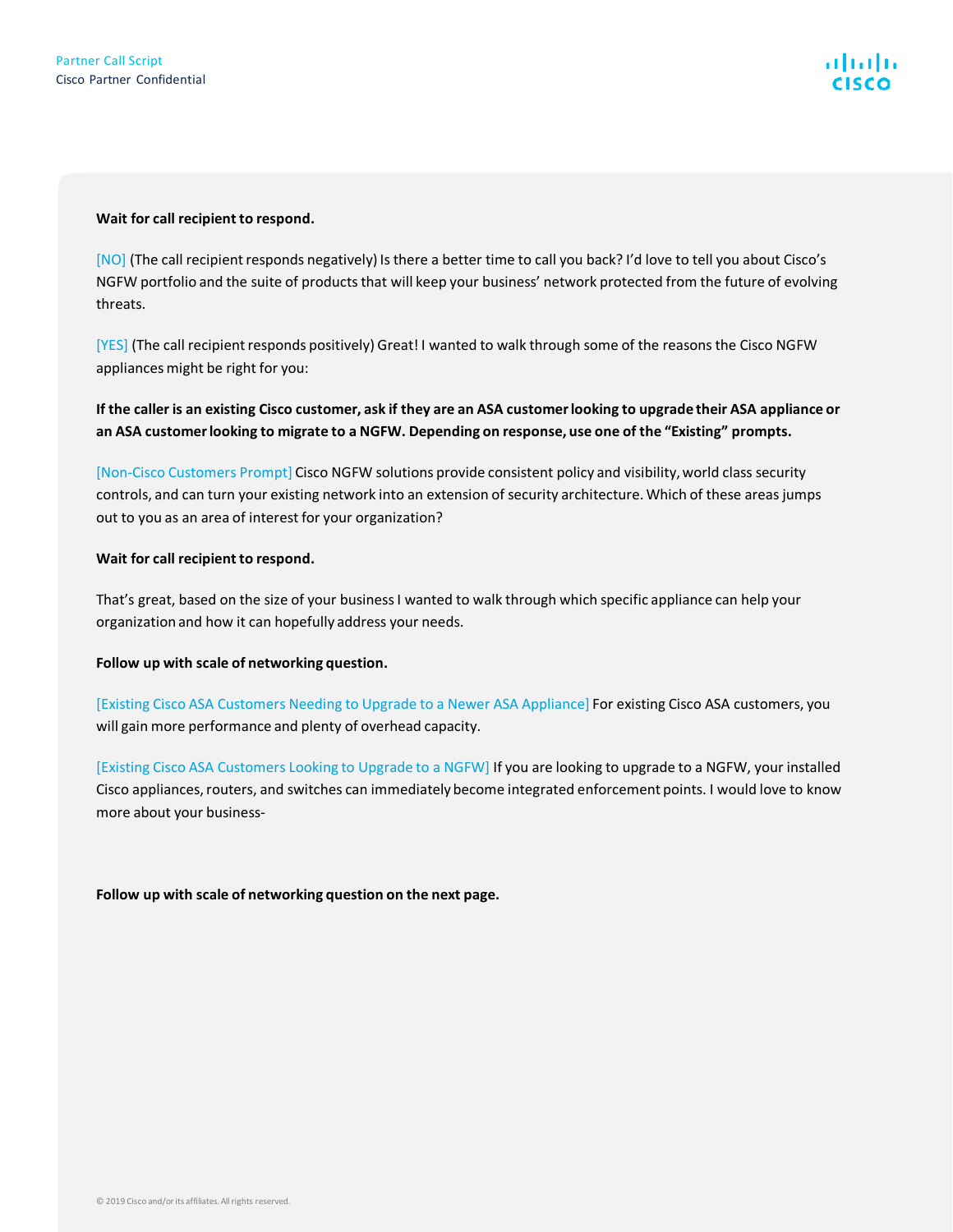### Could you inform me what scale of networking and security operations your organization operates at?

#### **Wait for Response**

(Call recipient responds with a description of their organization's scale and networking/security operations) Choose a response from below based on the approximate size of their organization.

#### [SOHO / SMB / Remote Office / Branch Office / Mid-size]

The Cisco Firepower 1000 series appliances would be a perfect upgrade to gain NGFW capabilities for your sized organization. Gain site-to-site VPN, Application Visibility and Control, Dual-WAN, and Advanced Malware Protection capabilities across your entire network with just one Cisco appliance.

[Existing Cisco ASA Customers]: If you are an ASA customer, you can gain Application Visibility and Control, Dual-WAN, and Advanced Malware Protection capabilities across your entire network with just one Cisco appliance.

#### [Large Size / Enterprise]

The Cisco Firepower 2000 series appliances would be a great fit for your organization's NGFW needs. By upgrading, you'll be able to leverage Cisco Threat Response and Snort NGIPS powered by Talos Threat Intelligence. You'll have the latest threat telemetry powering automated response systems to keep your networks secure.

[Existing Cisco ASA Customers]: If you are an ASA customer, you can gain Cisco Threat Response and Snort NGIPS powered by Talos Threat Intelligence. You'll have the latest threat telemetry powering automated response systems to keep your networks secure

#### [Data Center]

The Cisco Firepower 4000 series appliances are designed for high throughput computing environments and dedicated hardware for encrypted traffic inspection. By upgrading, you'll also gain high-availability and clustering, Cisco Threat Grid integration for sandboxing, and multi-instanced containerization of logical firewalls for maximum performance.

#### [Service Provider / Cloud]

The Cisco Firepower 9000 series hardware is designed for high-performance computing environments and provides low latency, high bandwidth, and NGIPS capabilities. Your networking environment will gain an 80% performance improvement and 33% improved encrypted traffic inspection speeds compared to previous generation Cisco SM models, ensuring your datacenter is scalable, highly available, and has optional DDoS protections needed for modern networking security.

[Existing Cisco ASA Customers]: If you are an ASA customer, you can gain fully integrated ACI security with a single point of control for network and security management. ASA customers can also leverage programmable automation for deployment and management, along with a common policy-based operational model.

#### **Follow up with security challenges questions on the next page.**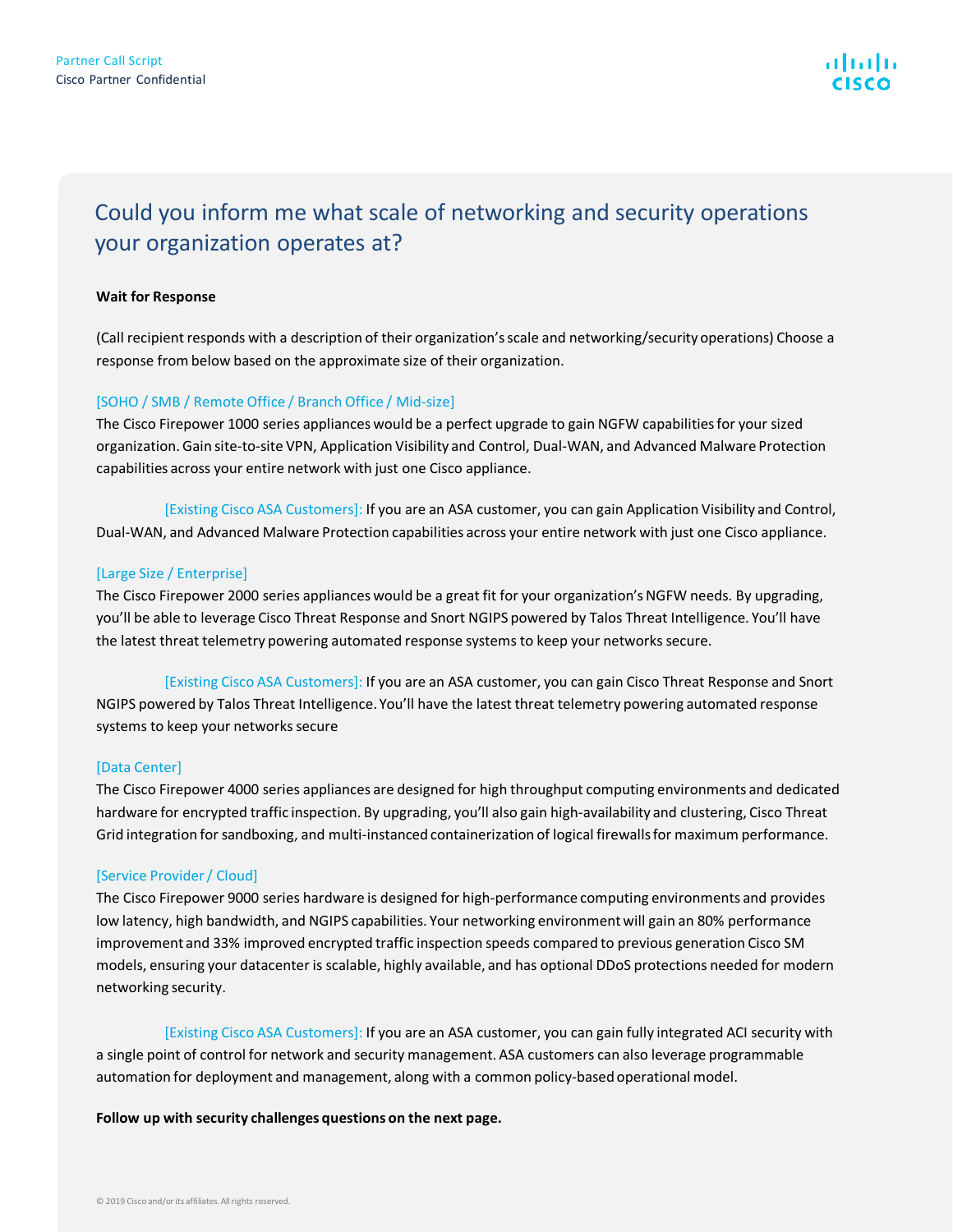### Could you tell me what kind of security challenges your organization faces?

(Call recipient describes the primary challenges their organization needs to overcome) **Understand their pain points and direct them towards potential Cisco solutions organized by the following general categories.**

[Policy Management]: Cisco NGFW solutions helps prevent and eliminate policy sprawl through a centralized policy management portal that allows you to manage a consistent security policy across your entire organization's networking environment.

**If call recipient expresses interest, follow up with Cisco Defense Orchestrator policy management features, and offer to send marketing materials or learning resources.**

[Security Controls / Management]: Cisco technologies like Cisco Defense Orchestrator and Cisco Threat Response provide simplified management and exist as part of a global network of automated threat intelligence and defense and are deeply integrated across Cisco's NGFW portfolio.

**If call recipient expresses interest, follow up with additional Cisco Defense Orchestrator / Cisco Threat Response features, and offer to send marketing materials or learning resources.**

[Threat Efficacy]: Talos Threat Intelligence research underpins all of Cisco's security products, providing real-time actionable intelligence on the latest threats, and automation to ensure your infrastructure is proactively protected at every level.

**If call recipient expresses interest, follow up with additional Cisco Threat Response / Snort NGIPS / Talos features, and offer to send marketing materials or learning resources.**

[Intrusion Prevention and Malware Protection]: Both powered by Talos Threat Intelligence, Cisco's world-leading opensource Snort NGIPS is the golden standard for preventing malicious attacks against your network, and Cisco AMP for Network protects against the most sophisticated malware.

[Integration Gaps]: Cisco is the world-leader when it comes to enterprise networking, and our security offerings are tightly integrated into our proven solutions. We work with hundreds of security and networking vendors to ensure functional integration across a variety of point security products. Our integrations eliminate security gaps and protect against emerging multi-vector security threats.

**If call recipient expresses interest, follow up with Cisco Threat Response features, and offer to send marketing materials or learning resources.**

**Refer to next page for instructions if call recipient indicates their organization faces no major challenges.**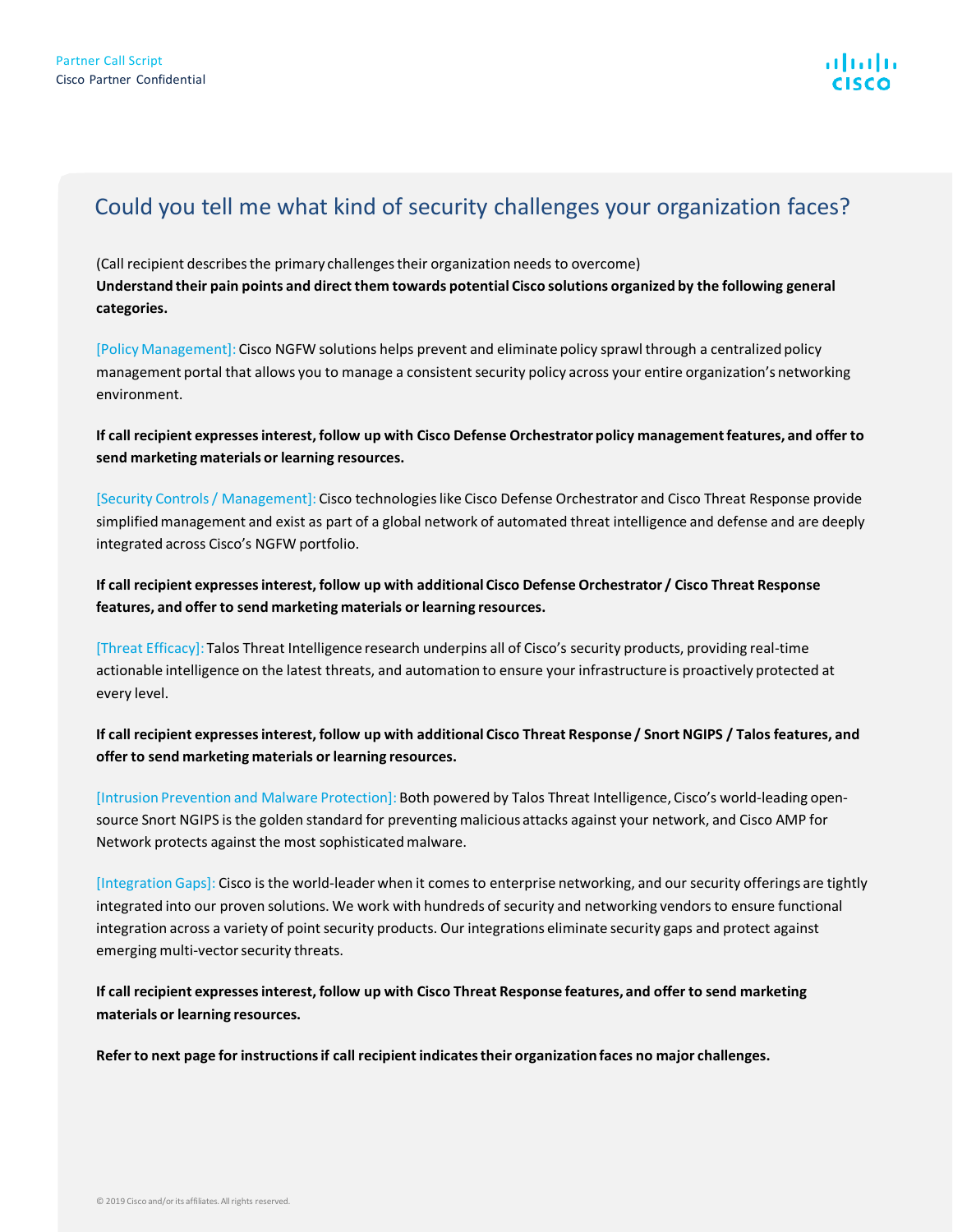(Call recipient indicates that their organization faces no major challenges)

That's good to hear. Could you elaborate on what networking security infrastructure you have? I'd be disappointed if there was something I could do to help, but simply lacked the correct context. For example, here are some typical challenges we've seen countless organizations face:

#### **Try to gauge which area is most applicable based on previous dialogue and pick one or two examples to provide context.**

[Policy Management]: We've seen many occasions where outdated security policy management practices, inconsistent policies and human error leads to breaches and attacks. Does your organization struggle to manage security policies across your entire network environment?

(Call recipient responds positively) **Follow up with Consistent Policy and Visibility on next page.**

(Call recipient responds negatively) Are you sure your organization wouldn't benefit from a centralized security policy management solution? You could gain the ability to manage, monitor, and enforce all security policies from one dashboard.

[Evolving Threats]: Threats have become more sophisticated and networks have become more complex. Very few, if any, organizations have the dedicated resources to stay up to date and successfully fend off the latest emerging and evolving threats.

(Call recipient responds positively) **Follow up with World Class Security Controls on next page.**

(Call recipient responds negatively) Are you sure you wouldn't benefit from catching threats that are passing through your firewall that you may not know? We'd love to show you a demo of threats that could be passing through your system that you may not know about.

[Encrypted Traffic Inspection]: As the amount of encrypted traffic continues to rise, attempting to decrypt and scan such large volumes of traffic becomes prohibitively taxing on your network performance. We believe customers need a better way to protect their data, applications, and networks while leveraging encryption without losing performance.

(Call recipient responds positively) **Follow up with Cisco NGFW hardware decryption specs.**

(Call recipient responds negatively) Your organization can gain a significant increase in encrypted traffic inspection performance across your network with compared to previous generation firewalls, especially with how many devices need to be simultaneously connected.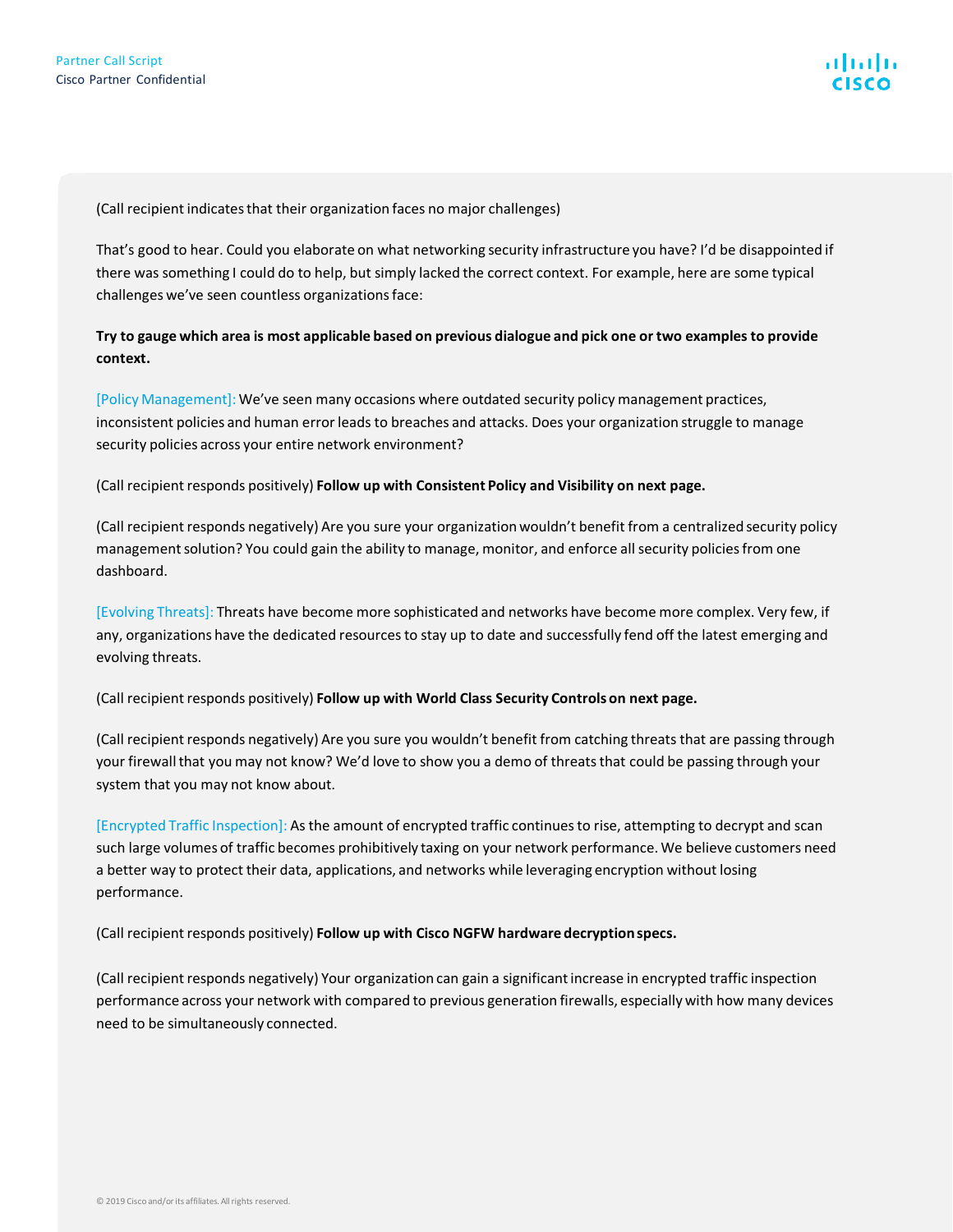[Broad Scope Of Security Needs]: As organizations IT infrastructure continues to become more diverse, spanning the data center, branch offices, multiple clouds, and end-user devices, the job of securing everything becomes more dynamic. The firewall has evolved to become more flexible, more granular, and more responsive, requiring a broader set of capabilities with deeper integrations.

#### (Call recipient responds positively) **Follow up with Turn Your Existing Network into an Extension of Security Architecture below.**

(Call recipient responds negatively) Does your IT / Networking / Security team feel like they can adequately deal with the incoming threats that will occur in the future? You may be adequately protected today, but new threats are constantly evolving to be increasingly robust and multi-pronged, often exploiting multiple vulnerabilities across various disparate systems.

(Call recipient continues to be unconcerned about potential challenges)

That's impressive, it seems like your organization is really on top of its network security needs. Given the dangers of emerging security threats and the potentially millions of dollars at risk, do you have 15 minutes to explore some additional security options?

(Call recipient says NO) **Thank them for their time and consider following up via email with marketing assets.**

(Call recipient says YES) **Utilize following examples to provide greater context for Cisco NGFW capabilities**

[Consistent Policy And Visibility]: By buying an updated NGFW appliance today, you will not only be gaining a stronger security posture today, but you will set yourself up with a future-ready management experience that can evolve alongside your network.

[Unified Management]: In the coming months, Cisco will be releasing integrations with Cisco Defense Orchestrator that enable streamlining of security policy and device management across your extended network, allowing you to accelerate key security operations such as detection, investigation, and remediation.

[World Class Security Controls]: Protect your networks against an increasingly complex set of threats with a complete portfolio of enforcement points deployed wherever you need them – including next-generation firewalls, intrusion prevention, secure internet gateways, malware protection, threat intelligence, and more. Your existing networking infrastructure can be supercharged with NGFW and NGIPS capabilities. You can also leverage dedicated hardware for encrypted traffic inspection without driving down performance.

[Turn Your Existing Network Into An Extension Of Security Architecture]: Trust your network security with the world leader in enterprise networking, giving you the deepest integrations between core networking functions and critical networking security capabilities. The result is a complete security portfolio that protects everything, everywhere. With Cisco you can easily extend security capabilities to switches and routers.